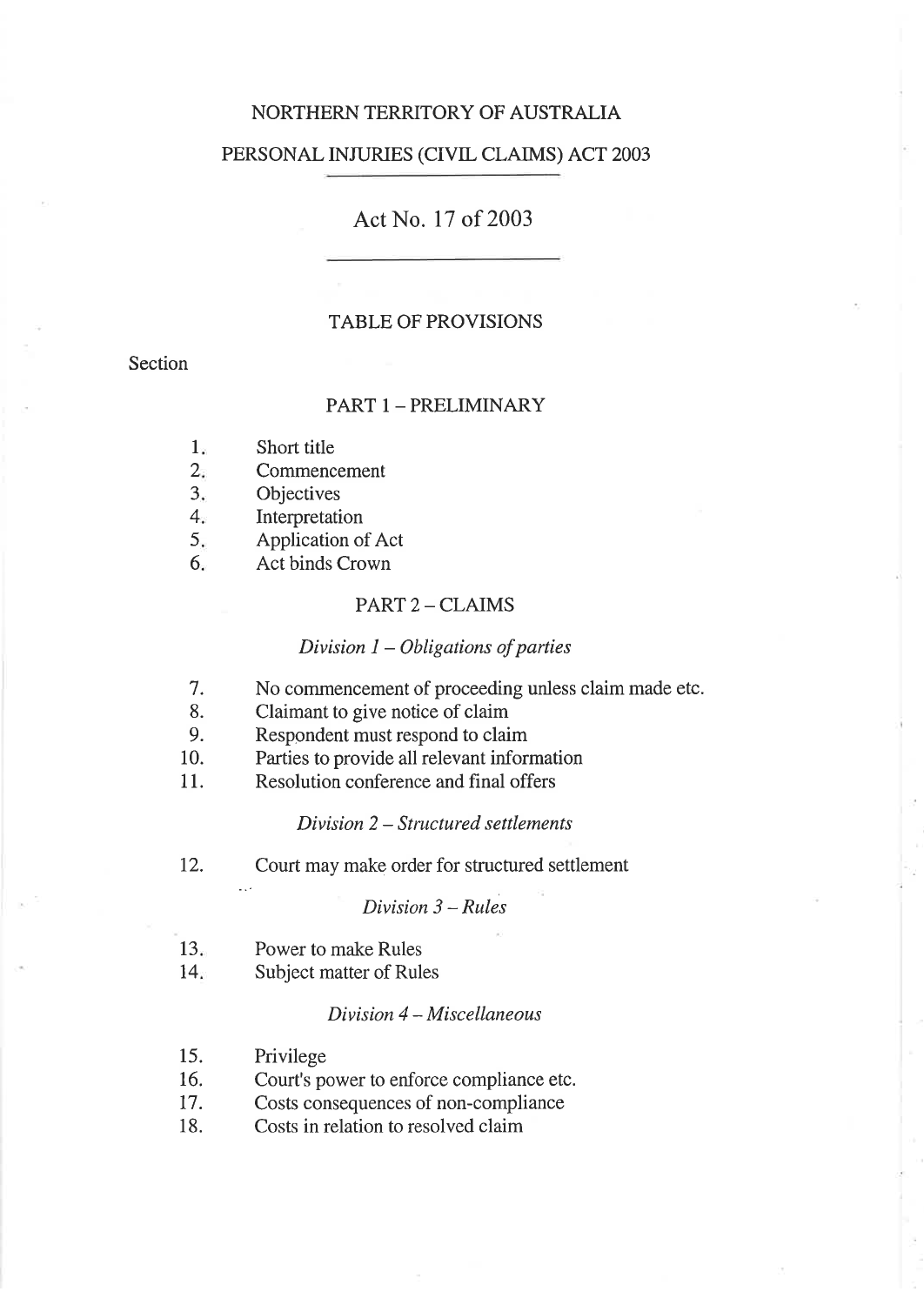# PART 3 - PROCEEDINGS

- 19. No summary judgment on basis of admissions
- 20. Costs order after damages awa¡ded

# PART 4 - MISCELLANEOUS

- False or misleading information or documents  $21.$
- Regulations 22.

 $\alpha$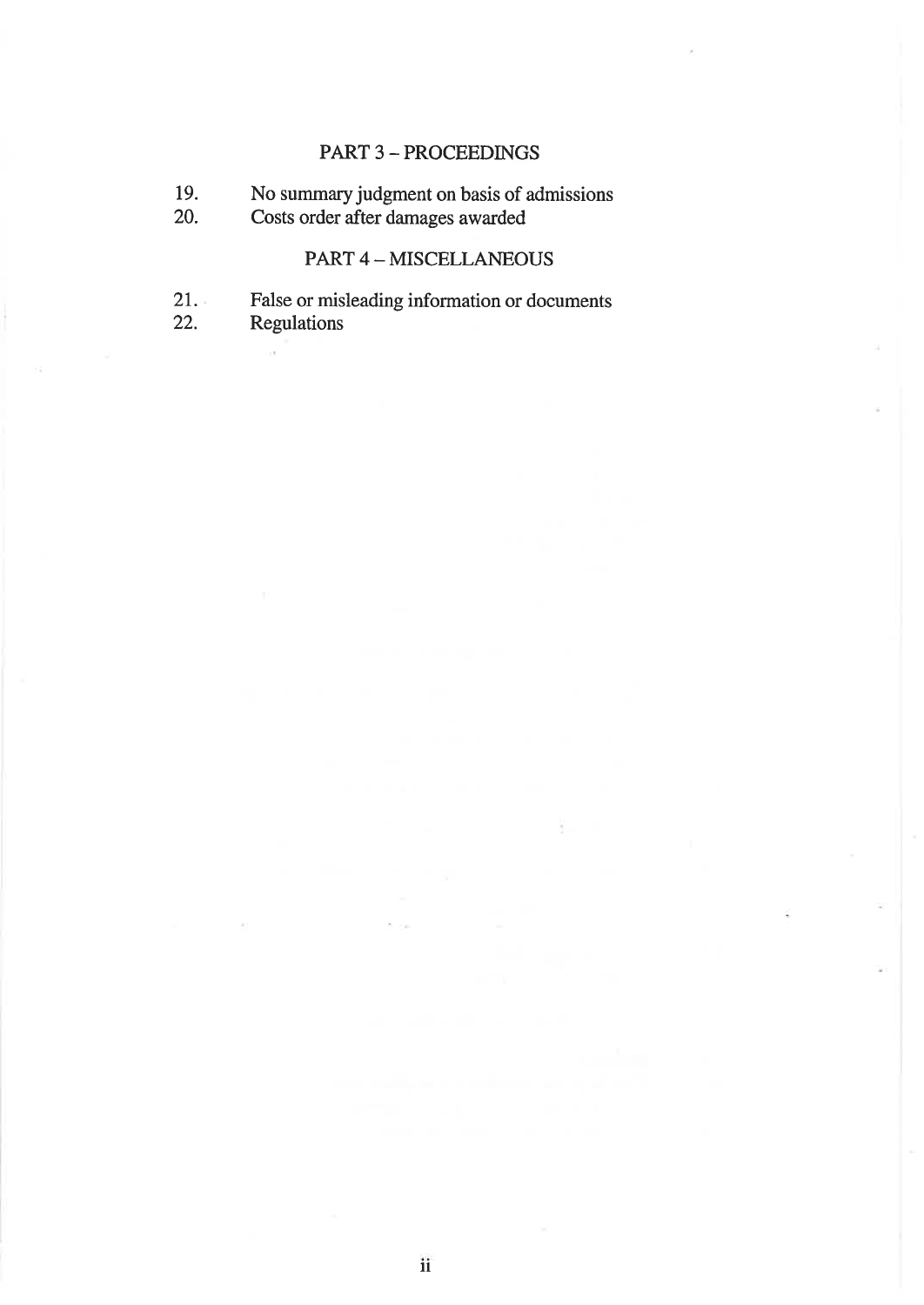

# NORTHERN TERRITORY OF AUSTRALIA

Act No. I7 of 2003

# ANACT

to provide for the economical and early resolution of claims for damages for personal injuries before proceedings are commenced, to authorise the making of rules to regulate the procedures to be followed in relation to those claims and provide for the cornmencement of proceedings in respect of unresolved claims, to limit legal costs payable in relation to those claims and proceedings, and for related purposes

> [Assented to 29 May 2003J [Second reading 27 February 2003J

# The Legislative Assembly of the Northern Territory enacts as follows:

# PART 1 - PRELIMINARY

#### Short title 1

This Act may be cited as the Personal Injuries (Civil Claims) Act 2003.

#### Commencement 2.

The provisions of this Act come into operation on the date, or respective dates, fixed by the Administrator by notice in the *Gazette*.

# 3. Objectives

(1) The objectives of this Act are to improve the efficiency of processes for the resolution of claims for damages for personal injuries and to assist the affordability of those claims.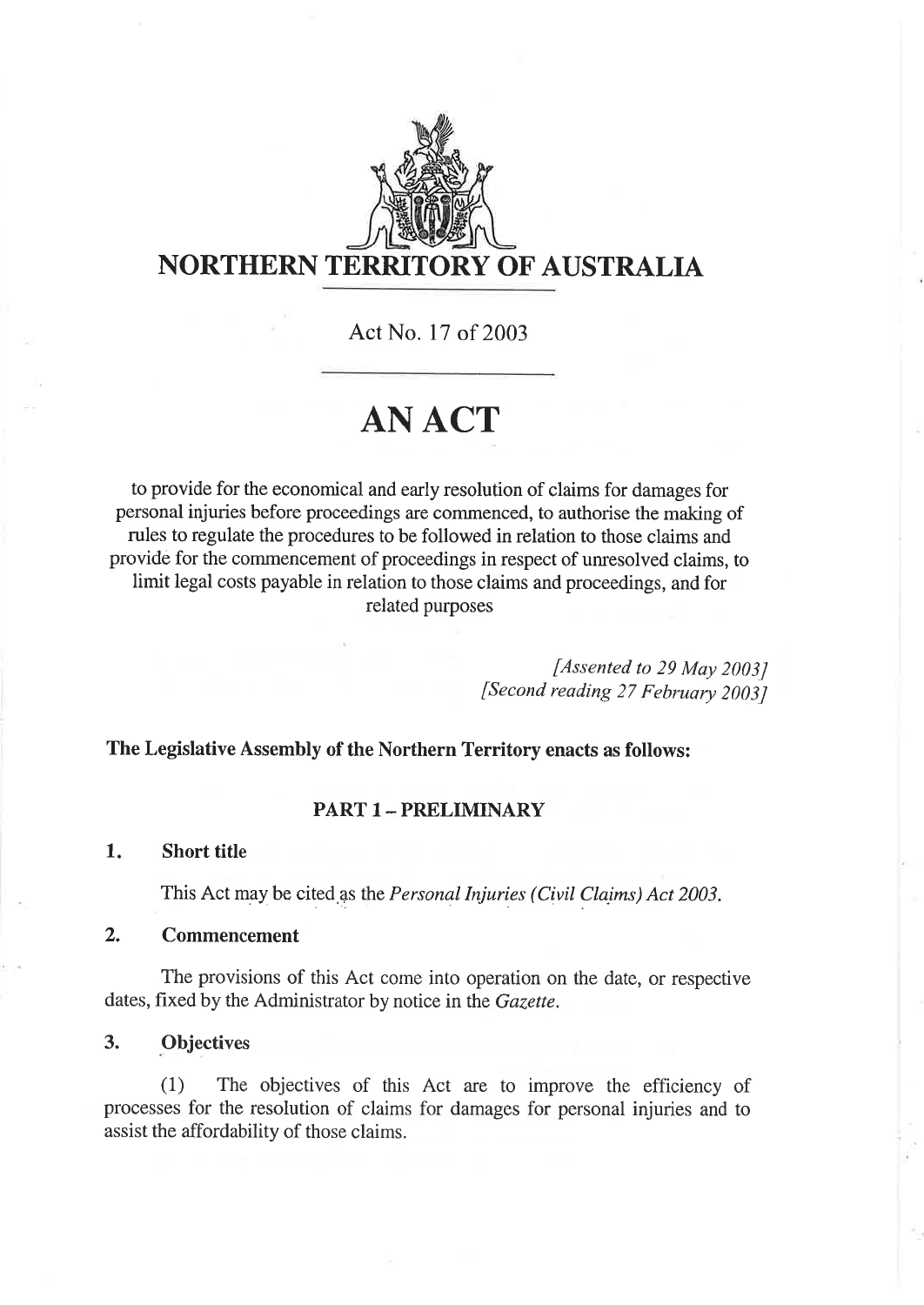- (2) The objectives of this Act are to be achieved generally by  $-$
- (a) providing for the resolution of claims before a proceeding is commenced in a court:
- (b) promoting settlement of claims, if possible, at an early stage of the processes for resolution of claims;
- (c) providing that a person is not entitled to commence a proceeding in respect of a claim without being fully prepared for resolution of the claim by settlement or trial;
- (d) minimising the costs in relation to the making of claims;
- (e) fixing appropriate awards of legal costs; and
- (Ð authorising the making of rules to provide for efficiency and equity in the resolution of claims and to regulate the commencement of proceedings in respect of unresolved claims.

# 4. Interpretation

- $(1)$  In this Act, unless the contrary intention appears -
- "applicable scale of costs", in relation to a proceeding, means the scale of costs applicable to the proceeding in the court in which the proceeding is conducted;

"claim" means a claim for damages;

- "claimant" means a person making a claim and includes a person making a claim on behalf of a person under a disability;
- "contributor", in relation to a claim, means a person from whom the respondent claims an indemnity or a contribution in respect of the respondent's liability;

 $"costs" -$ 

- (a) in relation to legal costs, includes disbursements, whether or not a party has legal representation; and
- (b) in relation to the costs incurred by a respondent in respect of a claim, includes
	- the amount paid by the respondent to the injured person or for the injured person's benefit, including the costs of providing rehabilitation services and  $(i)$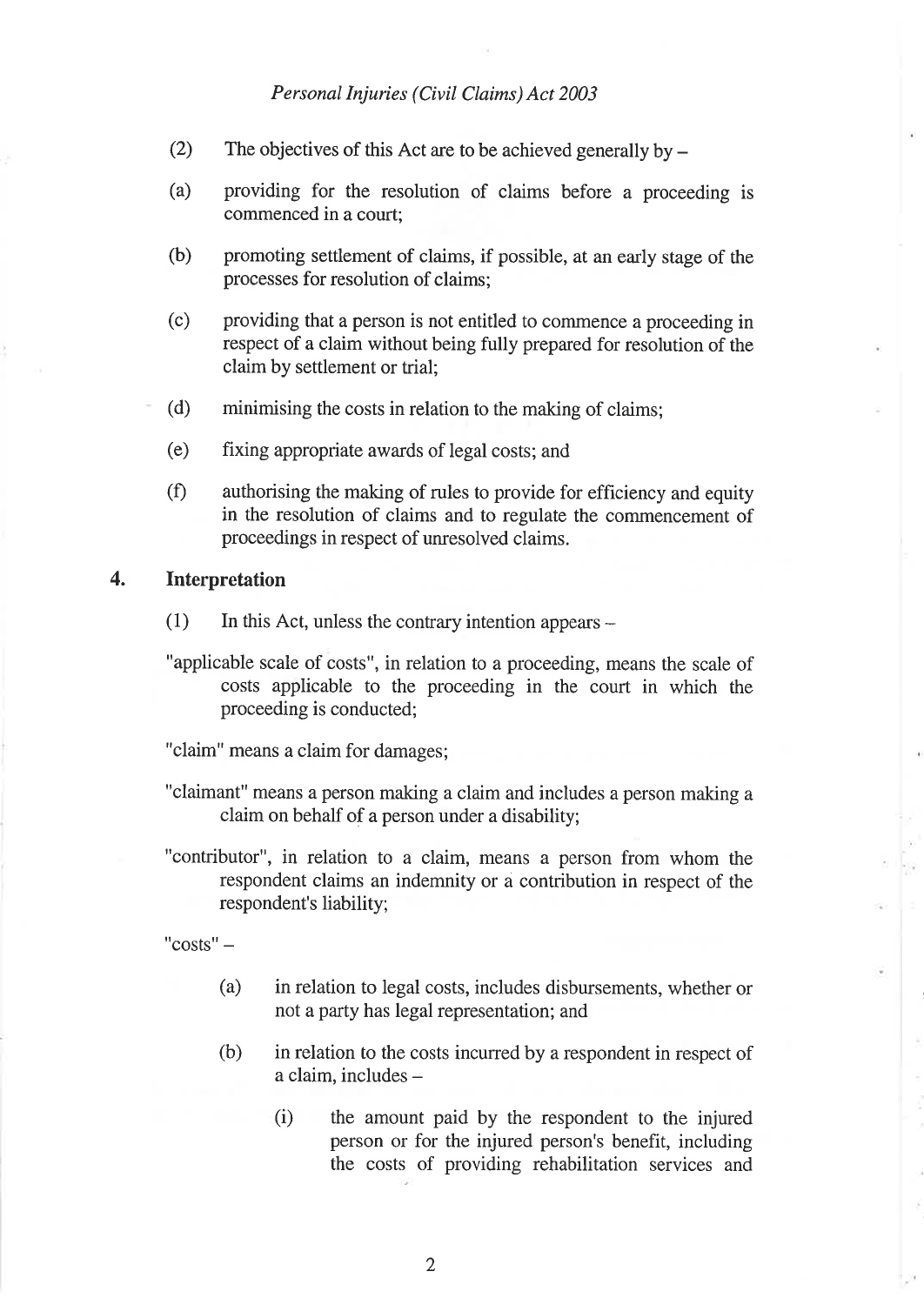paying private hospital, medical and pharmaceutical expenses; and

(ii) the costs of investigating the claim and of litigation related to the claim, but not the respondent's general administration costs;

 $"$ court $"$  –

- (a) in relation to a claim in respect of which no proceeding has been commenced, means the court with jurisdiction to hear the claim; and
- (b) in relation to a claim in respect of which a proceeding has been commenced, means the court in which the proceeding is conducted;

"damages" means damages for a personal injury;

"disabled person" means a person who, by reason of age, disease, illness or mental or physical infirmity, is incapable of managing his or her affairs in respect of legal proceedings;

"final offer" means a final offer made under section 11;

- "hospital report" means a statement in writing concerning an injured person made by or on behalf of a hospital, rehabilitation centre or other medical institution;
- "incident", in relation to a personal injury, means the incident, accident, circumstance, act or omission alleged to have caused the injury;
- "limitation period", in relation to a claim, means the limitation period that would, but for this Act, apply under the Limitation Act to the commencement of a proceeding in respect of that claim;
- "medical expert" means a person lawfully practising in a branch of medicine, psychology, psychiatry, dentistry, pharmacology, occupational therapy, physiotherapy, rehabilitation, ergonomics or related field;
- "medical report" means a statement in writing by a medical expert concerning an injured person and includes a document that the medical expert intends should be read with the statement, whether the document was in existence at the time the statement was made or was a document that he or she obtained or caused to be brought into existence subsequently;

"notice of claim" means a notice given under section 8;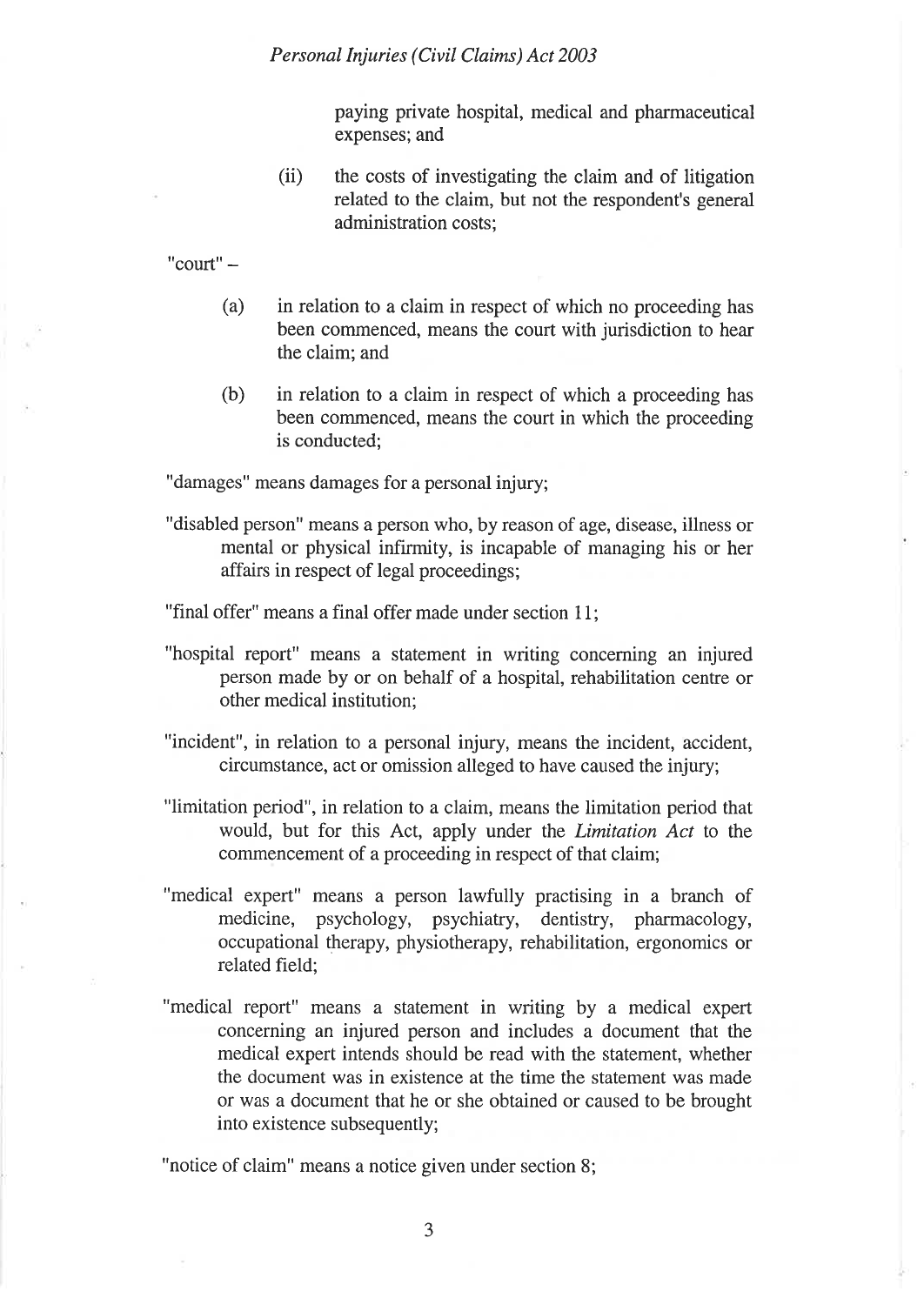"person under a disability" means an infant, a disabled person or <sup>a</sup> convicted person who, after conviction, is undergoing a sentence of imprisonment;

"personal injury" includes -

- (a) afatal injury;
- (b) aprenatal injury;
- (c) a psychological or psychiatric injury;
- (d) a disease; and
- (e) the aggravation, exacerbation or acceleration of <sup>a</sup> pre-existing injury or condition;

"proceeding" means a proceeding in respect of a claim;

"rehabilitation" includes the use of medical, psychological, physical, social, educational or vocational measures --

- (a) to restore, as far as is reasonably possible, physical or mental functions lost or impaired as a result of a personal injury; or
- (b) to optimise, as far as is reasonably possible, the quality of life of a person who suffers the loss or impairment of physical or mental functions as a result of a personal injury;

"resolution conference" means a conference referred to in section 1 1;

"respondent", in relation to a claim or proceeding, means the person from whom the claimant seeks damages;

"Rules" means rules made under Part 2, Division 3;

"structured settlement" has the same meaning as in Part 4, Division 6 of the Personal Injuries (Liabilities and Damages) Act.

(2) Subject to a contrary intention, a reference in this Act to a respondent is, in relation to a claim or proceeding in which there is more than one respondent, a reference to each respondent.

# 5. Application of Act

(1) Subject to this section, this Act applies in relation to a claim for damages for a personal injury that occurs on or after the commencement day.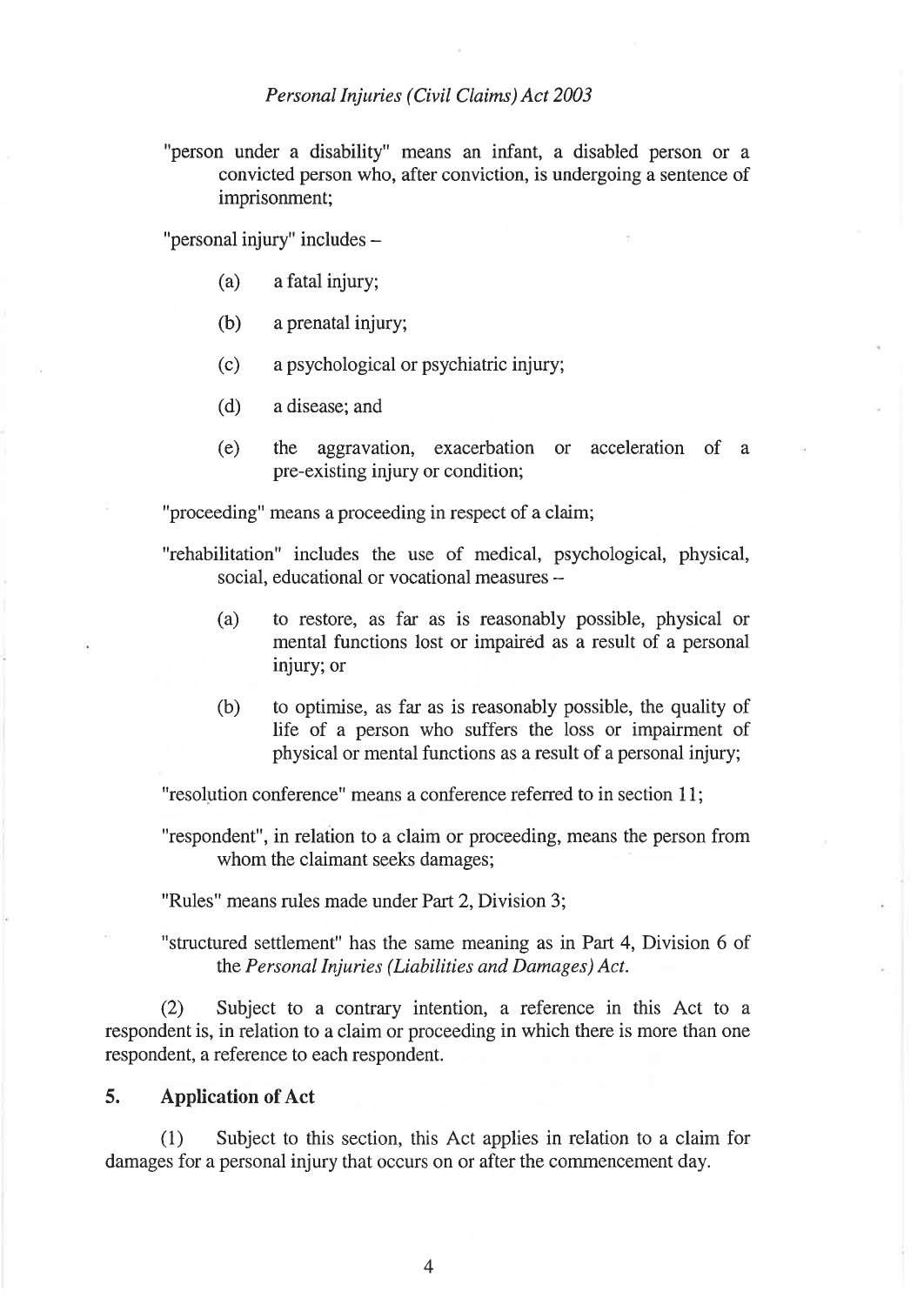(2) Subject to this section, this Act applies in relation to a claim for damages for a personal injury -

(a) that occurred before the commencement day;

(b) in respect of which no proceeding has been commenced; and

(c) in respect of which the limitation period has not expired.

(3) This Act applies in relation to a claim referred to in subsection (2) as if the period within which a notice of claim is to be given under section 8(1) were 12 months after the commencement day.

- (4) The following claims are excluded from the application of this Act:
- (a) a claim for damages for a personal injury in respect of which <sup>a</sup> proceeding has been commenced before the commencement day;
- (b) a claim for damages for a personal injury in respect of which no proceeding has been commenced and the limitation period expired before the commencement day;
- (c) a claim for damages for a personal injury if the injured person is under 18 years of age at the expiry of the period within which section 8(1) requires the person's notice of claim to be given, whether or not by virtue of subsection  $(3)$ ;
- (d) a claim for benefits, or a claim or an action for damages, under the Motor Accidents (Compensation) Act;
- (e) a claim for compensation within the meaning of the Work Health Act;
- (Ð a claim for damages for a personal injury that is a dust-related condition;
- (g) an' application for an assistance certificate under the Crimes (Victims Assistance) Act.

(5) The Regulations may specify claims for damages (however described) that are excluded from the application of this Act or a provision of this Act.

- (6) For the purposes of this section, a personal injury occurs  $-$
- (a) when the incident in relation to the personal injury occurs; or
- (b) if symptoms of the personal injury are not immediately apparent on the occurrence of the incident – when the symptoms first appear.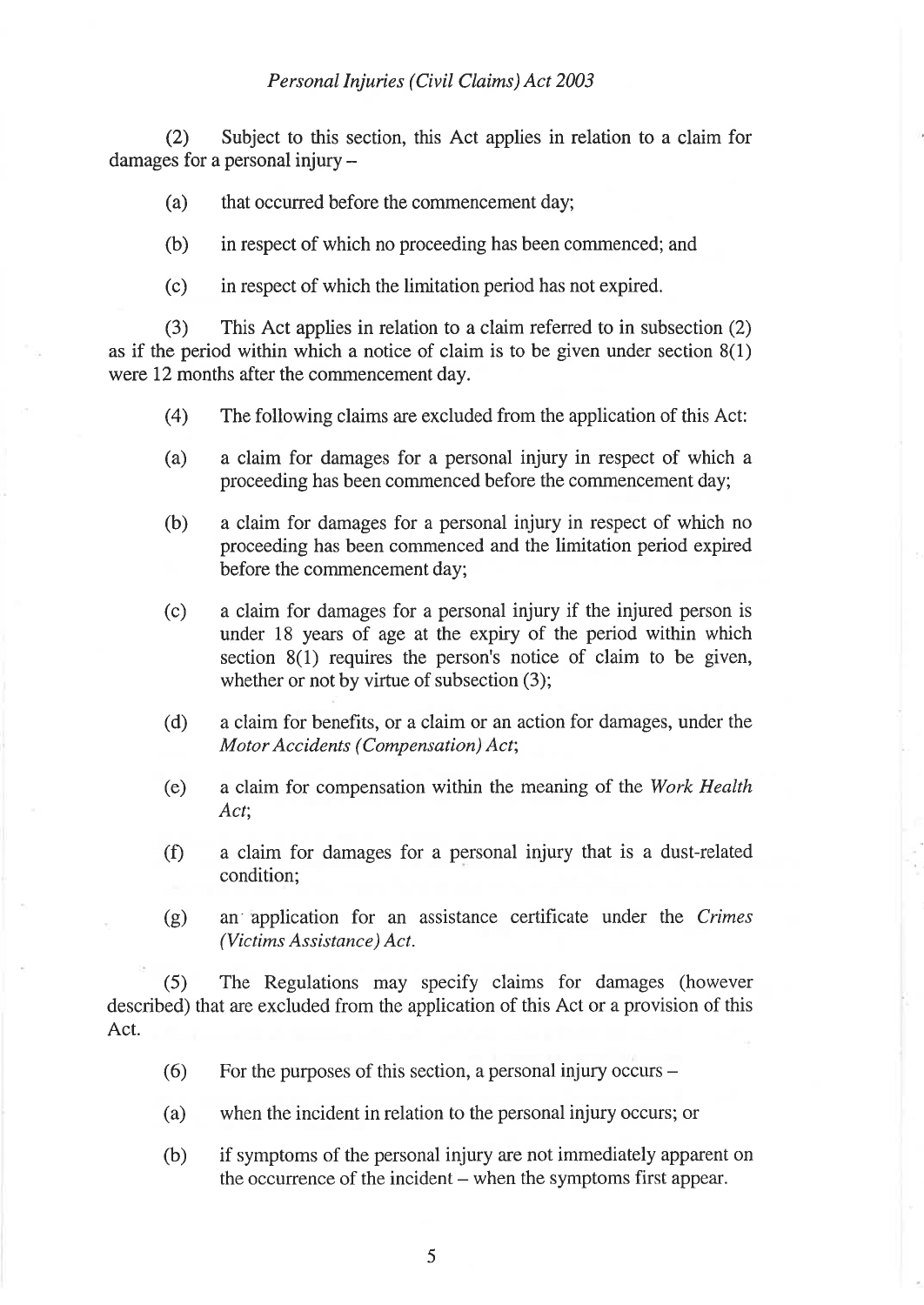- $(7)$  In this section  $-$
- "commencement day" means the day on which section 8 comes into operation;

"dust-related condition" means -

- (a) aluminosis, asbestosis, asbestos induced carcinoma, asbestos related pleural disease, bagassosis, berylliosis, byssinosis, coal dust pneumoconiosis, farmer's lung, hard metal pneumoconiosis, mesothelioma, silicosis, silico-tuberculosis or talcosis; or
- (b) any other pathological condition of the lungs, pleura or peritoneum that is attributable to dust.

# 6. Act binds Crown

This Act binds the Crown in right of the Territory and, so far as the legislative power of the Legislative Assembly permits, the Crown in all its other capacities.

# PART 2 - CLAIMS

# Division  $1 - Obligations$  of parties

# 7. No commencement of proceeding unless claim made etc.

(1) Subject to subsection (2), a person seeking damages for a personal injury is not entitled to commence a proceeding to claim damages unless he or she has complied with the obligations imposed by or under this Part.

(2) The court may, in accordance with the Rules, give a person seeking damages for a personal injury leave to commence a proceeding in respect of that claim if the court is satisfied there is an urgent need to commence the proceeding.

# 8. Claimant to give notice of claim

(1) A claimant must give written notice of his or her claim to the respondent -

- (a) within 12 months after the day when the incident in relation to the personal injury occurred; or
- $(b)$  if symptoms of the personal injury are not immediately apparent on the occurrence of the incident – within 12 months after the day on which the symptoms first appear.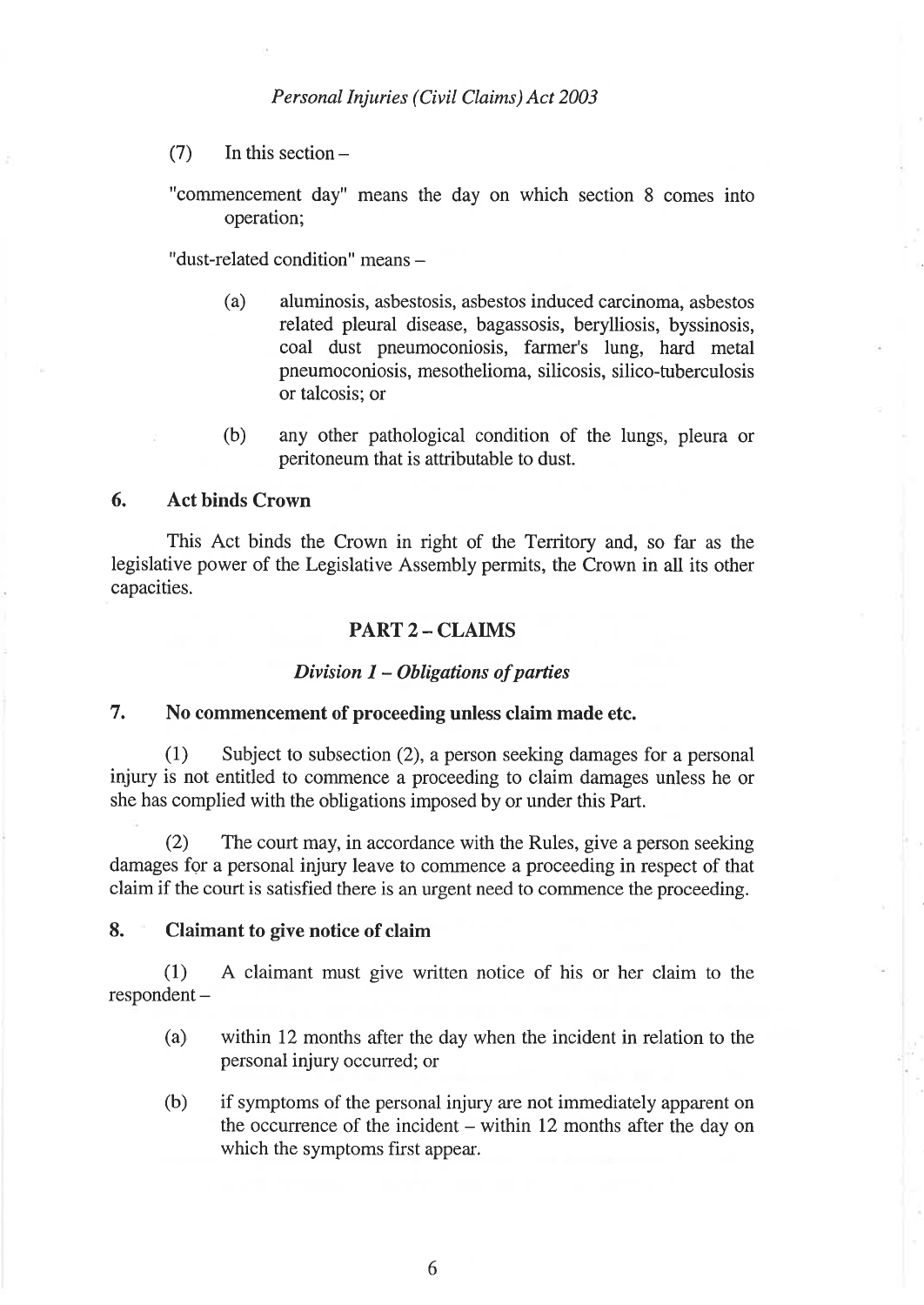(2) <sup>A</sup>notice of claim is to be in the form prescribed by the Rules and is to be accompanied by the documents (if any) specified by the Rules.

(3) A claimant may give a notice of claim after the expiry of the period referred to in subsection (1) only if  $-$ 

- (a) the claimant has a reasonable reason for the delay and gives that reason in the notice of claim; or
- (b) the Court grants the claimant leave to do so.

(4) For the purposes of (but without limiting) subsection  $(3)(a)$ , the claimant is taken to have a reasonable reason for delay in giving a notice of claim if he or she $-$ 

- (a) has made a complaint about the respondent under the Health and Community Services Complaints Act before the expiry of the period within which he or she is required to give notice under subsection (1); and
- (b) gives a notice of claim to the respondent as soon as practicable after the complaint has been dealt with under the Health and Community Services Complaints Act.

(5) An action to claim damages for a personal injury to which section  $12(1)(b)$  of the *Limitation Act* applies is maintainable after the expiry of the limitation period, despite no proceeding having been commenced, if a notice of claim has been given within the period referred to in subsection (1) or as extended in accordance with the Rules.

# 9. Respondent must respond to claim

(1) A respondent given a notice of claim must give the claimant <sup>a</sup> notice of response in the form and within the period prescribed by the Rules.

 $(2)$  A notice of response is to be accompanied by the documents (if any) specified by the Rules.

(3) For the purposes of subsection (1), the period prescribed by the Rules includes an extension of that period granted by the court on application by the respondent.

(4) <sup>A</sup>statement in a response under subsection (1) to the effect that the person responding to the claim has been properly identified as the respondent is not an admission of the person's liability in respect of the claim.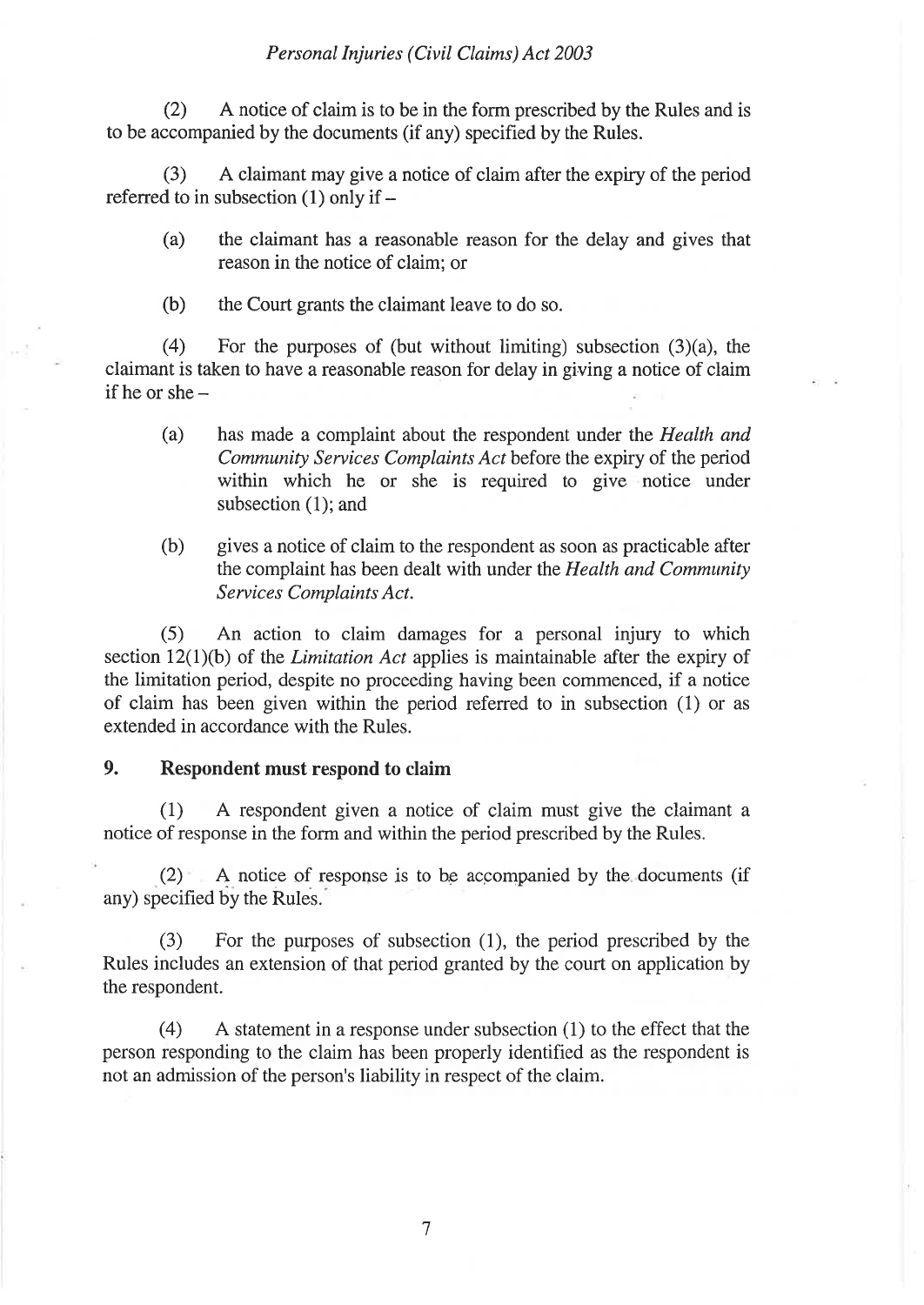# 10. Parties to provide all relevant information

(l) A party to a claim must provide to each other party all the information and documents that will enable the other party to identify any other potential party, assess liability and assess the amount of damages that may be payable in respect of the claim.

(2) Unless the court orders otherwise, a party must not withhold information or documents from disclosure required by the Rules.

(3) If a party to a claim fails to comply with a provision of the Rules requiring the party to give a document to another party, the defaulting party is not entitled to use the document in a subsequent court proceeding in respect of the claim unless the court orders otherwise.

(4) If a document refened to in subsection (3) comes to the other party's knowledge, the other party may use the document in a subsequent proceeding in respect of the claim.

# 11. Resolution conference and final offers

(1) The parties to an unresolved claim must hold a resolution conference before á proceeding is commenced unless the court dispenses with the requirement.

- (2) The resolution conference  $-$
- (a) is to be held after the procedures specified by the Rules have been completed; and
- (b) is to be attended by the parties or other persons in accordance with the Rules.

(3) If the claim is not resolved at the resolution conference, the parties must exchange written final offers at the conference or within the time prescribed by the Rules.

(4) If the court dispenses with the requirement for a resolution conference, the parties must exchange written final offers within the time specified by the court.

(5) A final offer is to remain open for 14 days and if the parties fail to resolve the claim within that period each party must lodge at the court a copy of that party's final offer enclosed in a sealed envelope.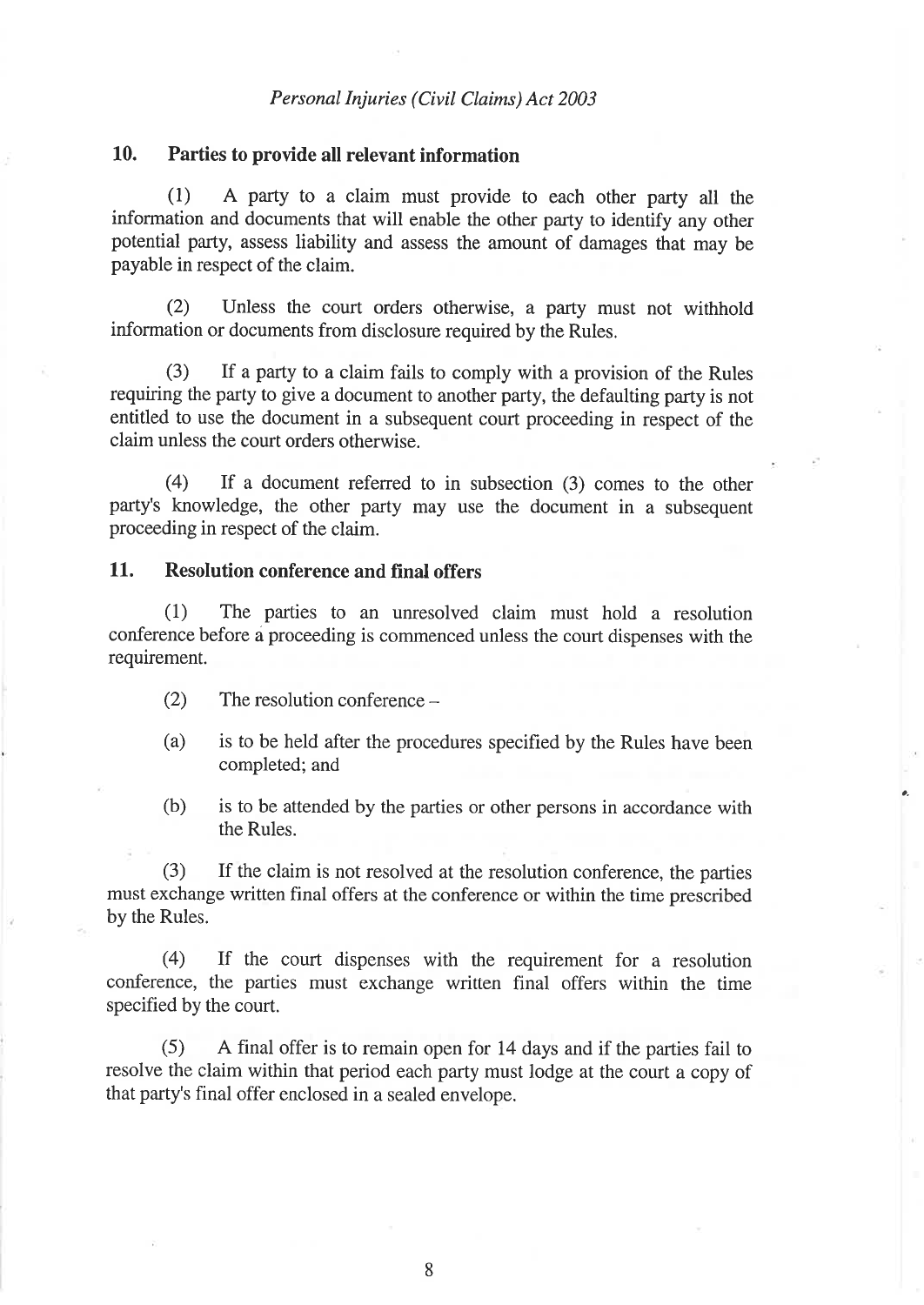# Dívísion 2 - Structured settlements

# 12. Court may make order for structured settlement

(1) The parties to a claim may resolve the claim by consenting to an order for a structured settlement.

(2) On application by the parties to the claim, the court may make an order for a structured settlement as if a proceeding in respect of that claim had been commenced in the court.

# Dívisíon 3 - Rules

# 13. Power to make Rules

(1) The Judges of the Supreme Court, or a majority of those Judges, may make rules for regulating and prescribing the following matters:

- (a) the rights and obligation of the parties to a claim;
- (b) the procedures to be followed by the parties to a claim before <sup>a</sup> proceeding is commenced;
- (c) the practice and procedures to be followed in the Supreme Court in relation to a claim before a proceeding is commenced;
- (d) the procedure for commencing a proceeding in the Supreme Court if a claim is not resolved under this Part;
- (e) all matters incidental to or necessary or convenient to be prescribed in relation to the rights, obligations, practice and procedures referred to in paragraphs  $(a)$ ,  $(b)$ ,  $(c)$  and  $(d)$ .

(2) The Chief Magistrate may make rules for regulating and prescribing the following matters:

- (a) the practice and procedures to be followed in the Local Court in relation to a claim before a proceeding is commenced;
- (b) the procedure for commencing a proceeding in the Local Court if <sup>a</sup> claim is not resolved under this Part;
- (c) all matters incidental to or necessary or convenient to be prescribed in relation to the practice and procedures referred to in paragraphs (a) and (b).
- $(3)$  The Rules –
- (a) are to be made in accordance with any processes and consultative requirements specified by the Regulations; and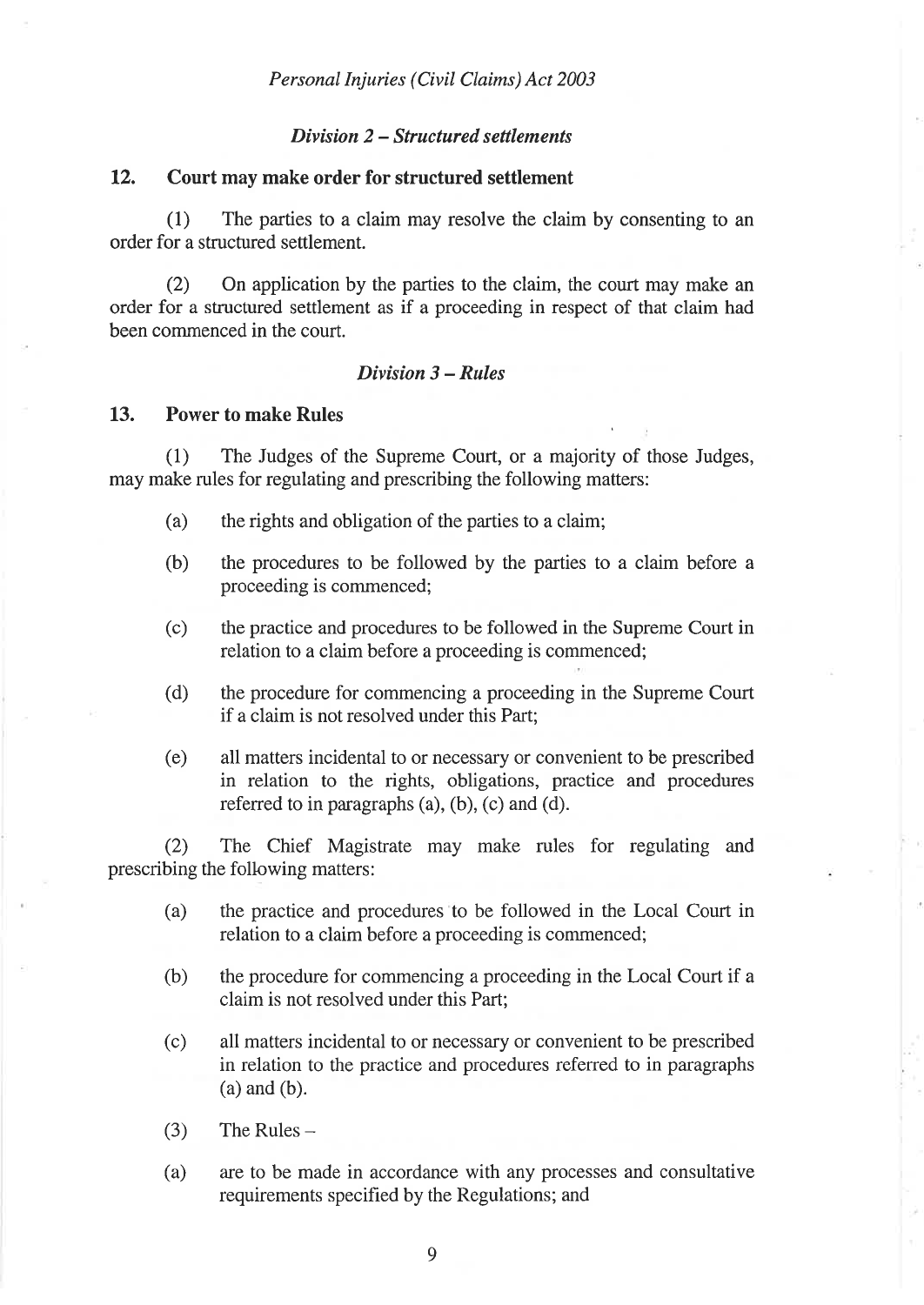(b) are to be consistent with this Act and the Regulations, promote the objects of this Act, and ensure that parties to a claim have sufficient information to assess liability and the amount of damages that may be payable to the claimant.

(4) The following rules apply in relation to a claim regardless of the court that has jurisdiction to determine the claim if a proceeding is commenced:

- (a) a rule made under subsection (1)(a) or (b);
- (b) a rule prescribing matters incidental to or necessary or convenient to be prescribed in relation to a rule referred to in paragraph (a).

 $(5)$ Court Rules The following rules may (but need not) be included in the Supreme

- (a) a rule made under subsection (1)(c) or (d);
- (b) a rule prescribing matters incidental to or necessary or convenient to be prescribed in relation to a rule referred to in paragraph (a).

(6) <sup>A</sup>rule made under subsection (2) may (but need not) be included in the Local Court Rules.

 $(7)$  In this section  $-$ 

"Judges of the Supreme Court" means Judges who are not acting or additional Judges of the Supreme Court.

# 14. Subject matter of Rules

(1) 'Without limiting section 13, the Rules may provide for any of the following matters:

- (a) the matters required or permitted by this Act to be provided for in the Rules;
- (b) procedures relating to the making of applications to the court during the processes for resolving a claim;
- (c) the authorisation of persons to have access to documents relevant to a claim;
- (d) procedures relating to the giving of a notice of claim and a notice of response;
- (e) the matters the court must consider before granting an extension of the period in which the claimant may give a notice of claim;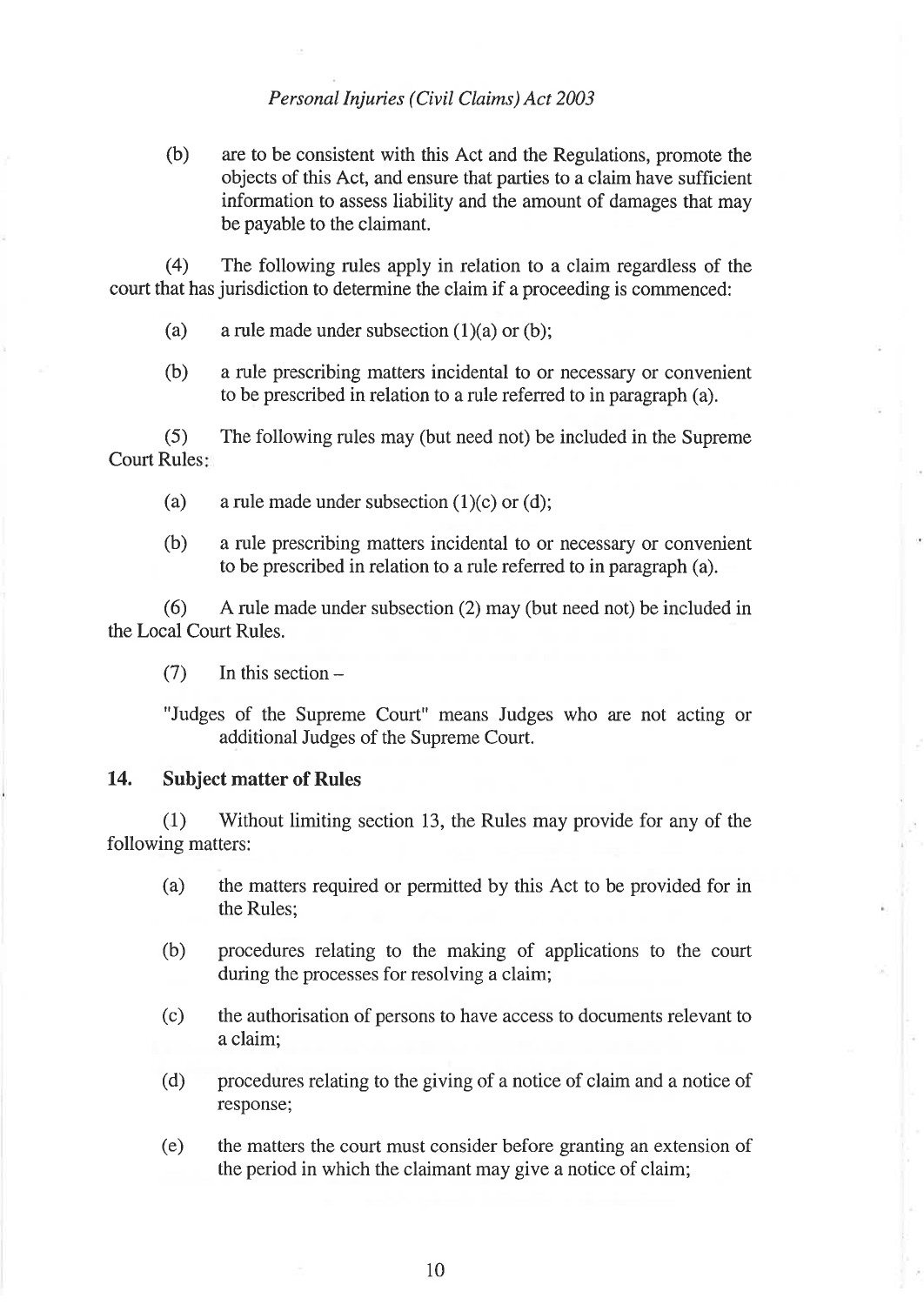- (Ð the manner in which the person given a notice of claim may challenge his or her identification as the respondent;
- (g) procedures relating to the resolution of questions or disagreements about the identification of the respondent;
- (h) the reasonable steps to be take by the respondent to resolve the claim as quickly as possible;
- $(i)$  the referral of the parties to information sessions or mediation;
- (i) the adding of other respondents by the claimant and the adding of contributors by the respondent;
- (k) the appointment of a person to manage the claim if there are 2 or more respondents;
- (l) the manner in which procedures are to apply in relation to a person under a disability;
- (m) the documents and information a party is required to give to another party and the time in which the documents and information are to be given;
- (n) procedures relating to the making of offers and counter-offers and the documents (if any) that are to accompany those offers;
- (o) procedures relating to offers of contribution towards the settlement of the claim;
- (p) the requirement for the claimant to undergo an examination or assessment for the purpose of obtaining a hospital report or medical report;
- (q) procedures to be followed before and during a resolution conference, which may include procedures relating to the exchange of specified material, the attendance and payment (if any) of <sup>a</sup> mediator, the provision by each party of a certificate indicating the party's readiness for trial if the claim is not resolved, the provision by each party of a statement of the party's actual costs incuned to the date of the conference and future estimated costs if the claim is not resolved at the conference, and any other relevant matter;
- (r) the circumstances in which the court may dispense with the requirement for a resolution conference;
- (s) matters relevant to an order, application or award referred to in section 16 or 17;

11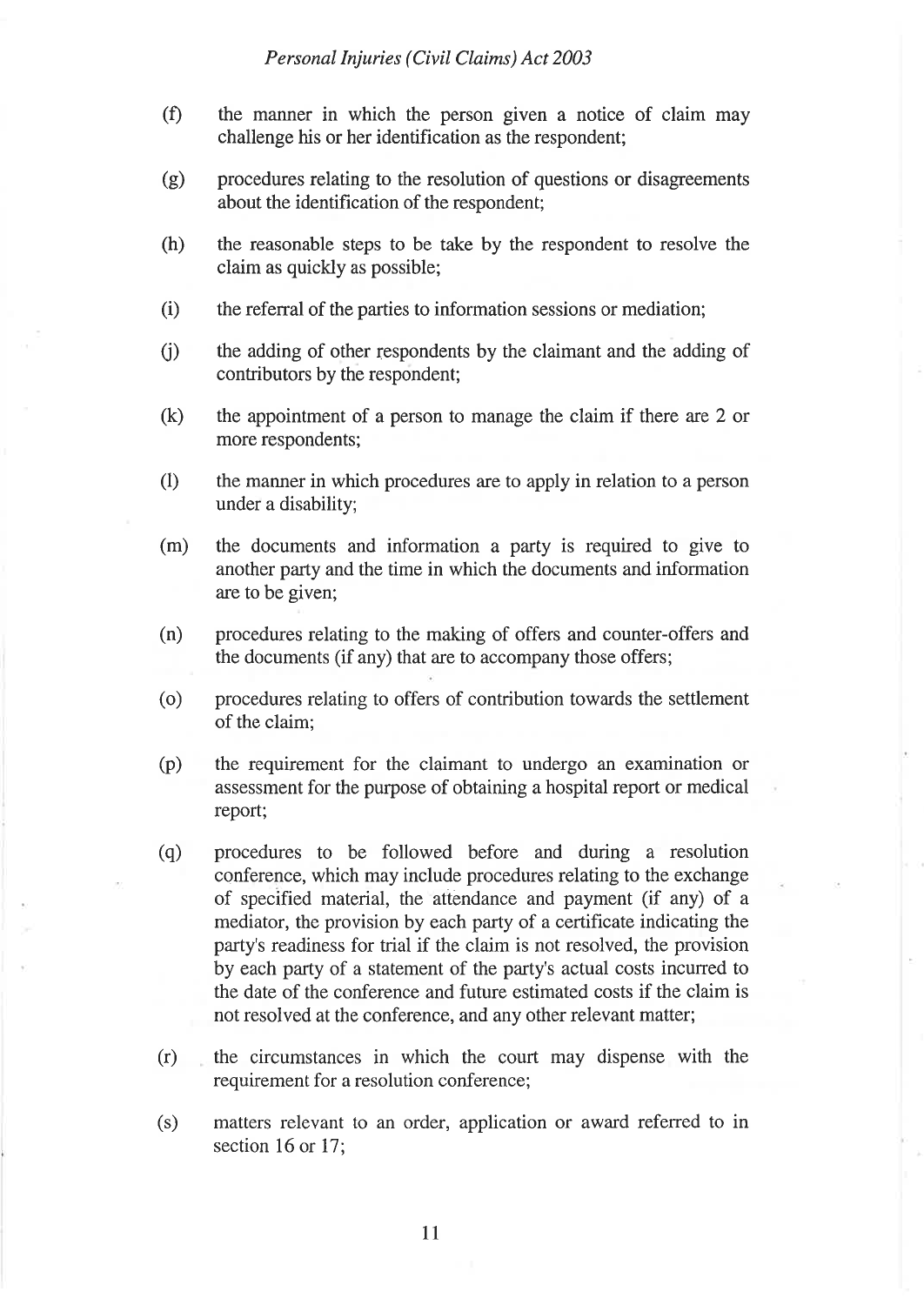- (t) costs payable under section 16 or 17, including by reference to <sup>a</sup> specified scale of costs or lump sum payment;
- (u) matters relevant to the making of an order for a structured settlement;
- (v) procedures relating to the commencement of proceedings, including the commencement referred to in section 7(2);
- (w) procedures relating to the lodgment of copies of final offers at the court.

(2) The Rules may require a party to lodge at the court, free of charge, a copy of a notice of claim, a notice of response or any other document the party provides under this Act to another person or party.

#### $Division$  4 - Miscellaneous

# 15. Privilege

(1) Section I2(2) of the Evidence Act does not apply in relation to <sup>a</sup> claim.

(2) Subject to subsection  $(3)$ , the common law rule known as legal professional privilege does not apply to a medical report, hospital report or other medical document that relates to a claim.

(3) Unless the court orders otherwise, a party who is required by the Rules to give another party a copy of a hospital report or medical report may exclude from that copy an expression of opinion in the original report on the question of liability.

(4) Other information, reports and documents given or disclosed in accordance with the Rules are protected by the same privileges as if given or disclosed in a proceeding in the Supreme Court.

# 16. Court's power to enforce compliance etc.

(1) If a party to a claim fails to comply with an obligation imposed on the party by or under this Part, the court may order the defaulting party to take specified action to remedy the default within the period specified by the court.

(2) The court may make consequential or ancillary orders, including orders for costs.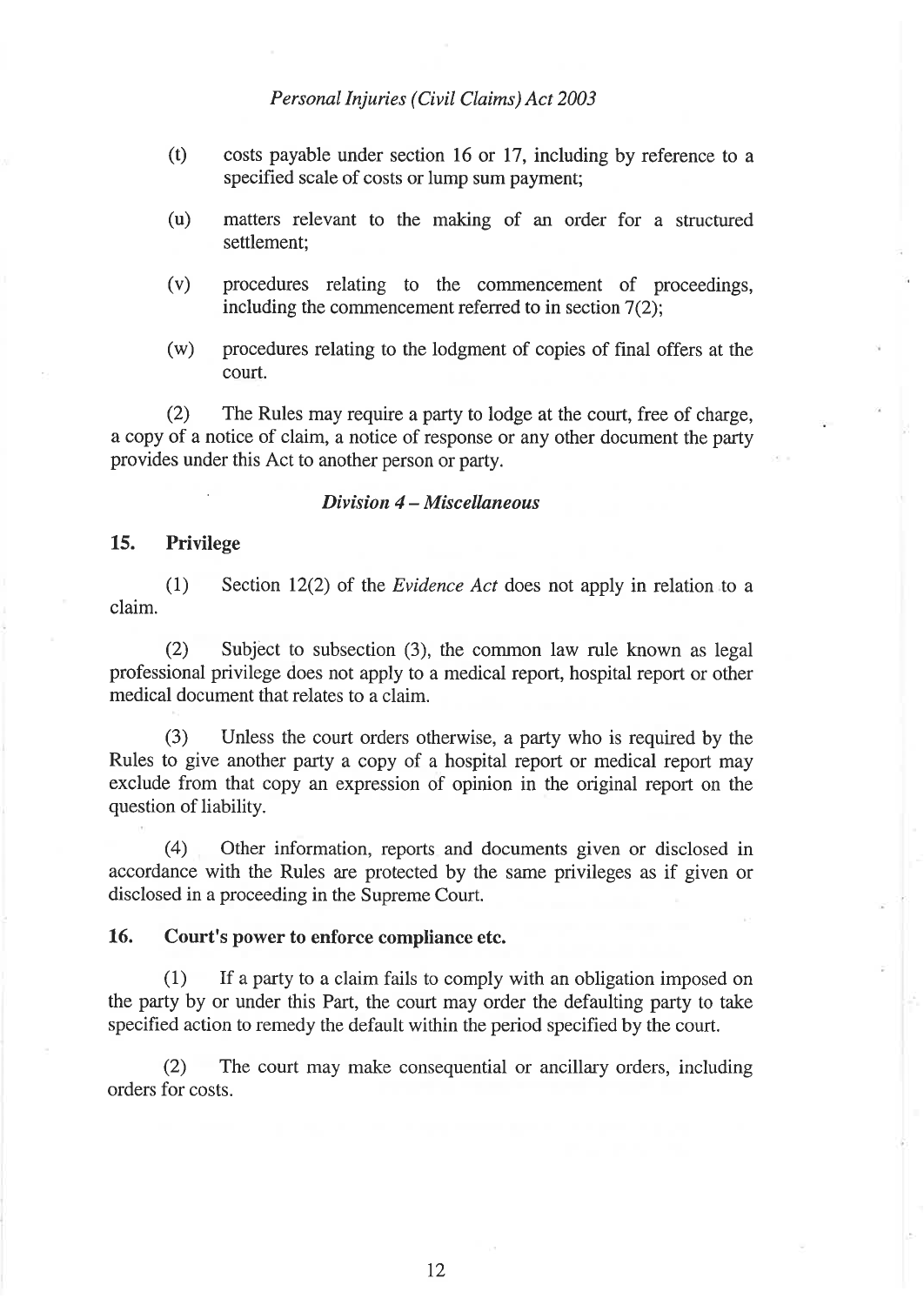$(3)$  ' The court may, in accordance with the Rules, order that a claim is dismissed or struck out or that a response to a claim is struck out  $-$ 

- (a) if the defaulting party fails to comply with an order under subsection  $(1)$  or  $(2)$ ; or
- (b) in other circumstances specified by the Rules.

# 17. Costs consequences of non-compliance

(1) If a claimant does not comply with a requirement imposed on the claimant by or under this Part, the court

- (a) may, on application by the respondent, award in the respondent's favour costs (including legal and investigation costs) reasonably incurred by the respondent because of the claimant's default; and
- (b) may only award interest in the claimant's favour for a period in which the claimant was in default if the court is satisfied there is a reasonable excuse for the default.

(2) If a respondent does not comply with a requirement imposed on the respondent by or under this Part, the court may, on application by the claimant, award in the claimant's favour costs (including legal and investigation costs) reasonably incurred by the claimant because of the respondent's default.

# 18. Costs in relation to resolved claim

(1) Where a claim is resolved at the resolution conference or during the period the final offers remain open  $-$ 

- (a) if the damages to be paid are less than the prescribed minimum amount referred to in section  $20 - no \, \text{costs}$  are payable; or
- (b) if the damages to be paid are equal to or more than the prescribed minimum amount referred to in section  $20 - \text{costs}$  are payable in accordance with the Regulations.

(2) For the purposes of subsection (1)(b), the Regulations may provide

 $for -$ 

- (a) the payment of a fixed sum of costs in respect of specified matters;
- (b) the payment of costs by reference to the prescribed minimum amount and the prescribed maximum amount referred to in section 20; or
- (c) the payment of costs by a combination of the methods referred to in paragraphs (a) and (b).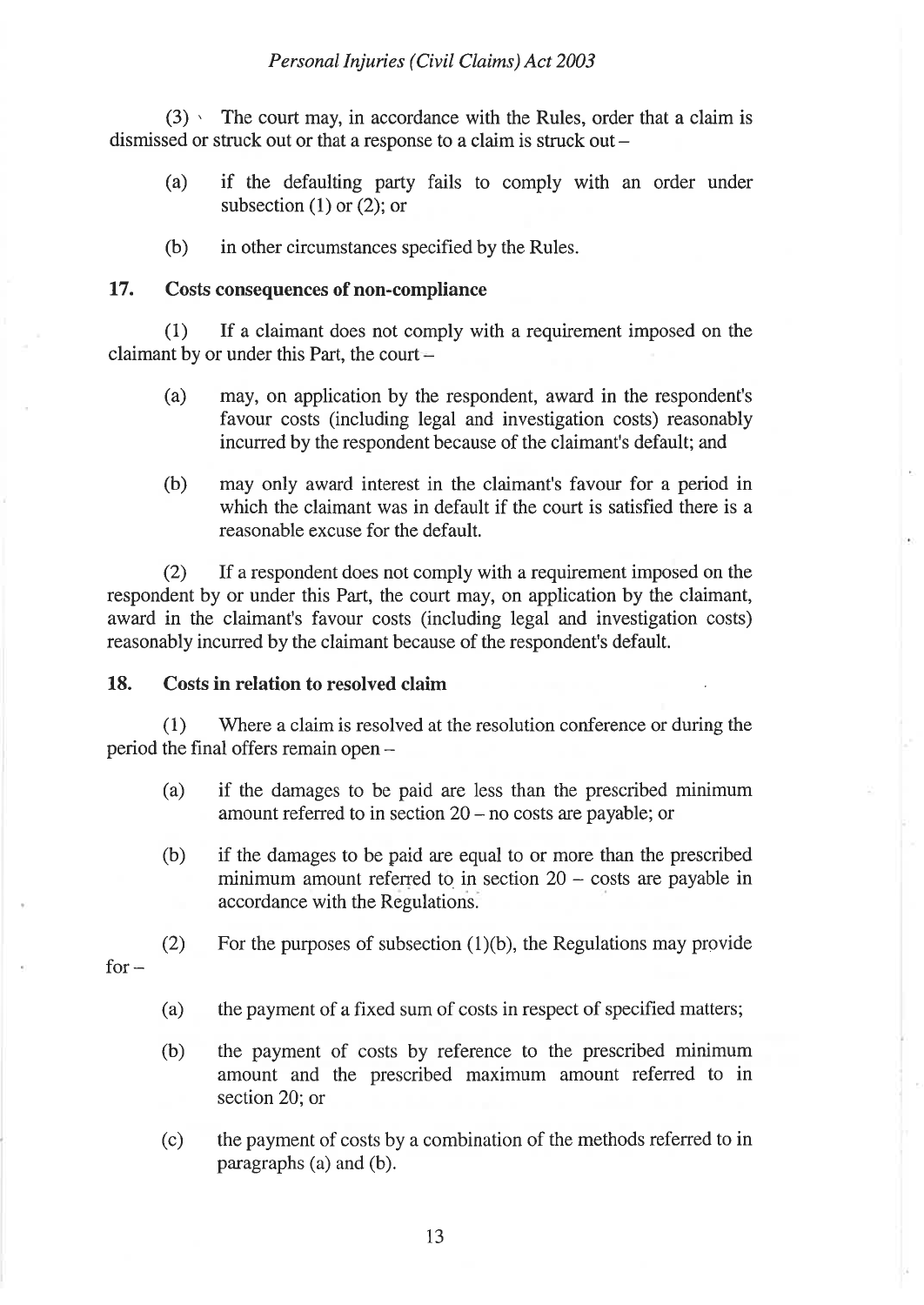(3) Subsection (1) does not affect the obligation of a party to pay costs in accordance with an order of the court under section 16 or 17.

# PART 3 - PROCEEDINGS

# 19. No summary judgment on basis of admissions

(1) The court must not give summary judgment in a proceeding on the basis of a respondent's admissions in relation to the claim.

(2) This section does not prevent the court from giving summary judgment in a proceeding by consent of the parties or as permitted by the Rules.

# 20. Costs order after damages awarded

(1) If a court awards damages in a proceeding commenced after the parties have failed to resolve the claim under Part 2, an order for costs is to be in accordance with this section.

(2) In relation to an award of damages that is less than the minimum amount prescribed by the Regulations, the following provisions apply:

- (a) if the damages are less than the claimant's final offer and more than the respondent's final offer  $-$  no costs are payable;
- (b) if the damages are less than the claimant's final offer and equal to or less than the respondent's final offer -
	- (i) no costs are payable in respect of the period up to the date of the respondent's final offer; and
	- (ii) the claimant must pay the respondent's costs, fixed at  $25\%$ of the applicable scale of costs, from the date of the respondent's final offer;
- (c) if the damages are equal to or more than the claimant's final offer and more than the respondent's final offer  $-$  the respondent must pay the claimant's costs fixed at 25% of the applicable scale of costs.

(3) In relation to an award of damages that is equal to or more than the minimum amount prescribed by the Regulations and less than the maximum amount prescribed by the Regulations, the following provisions apply:

(a) if the damages are less than the claimant's final offer and more than the respondent's final offer - the respondent must pay the claimant's costs fixed at 25% of the applicable scale of costs;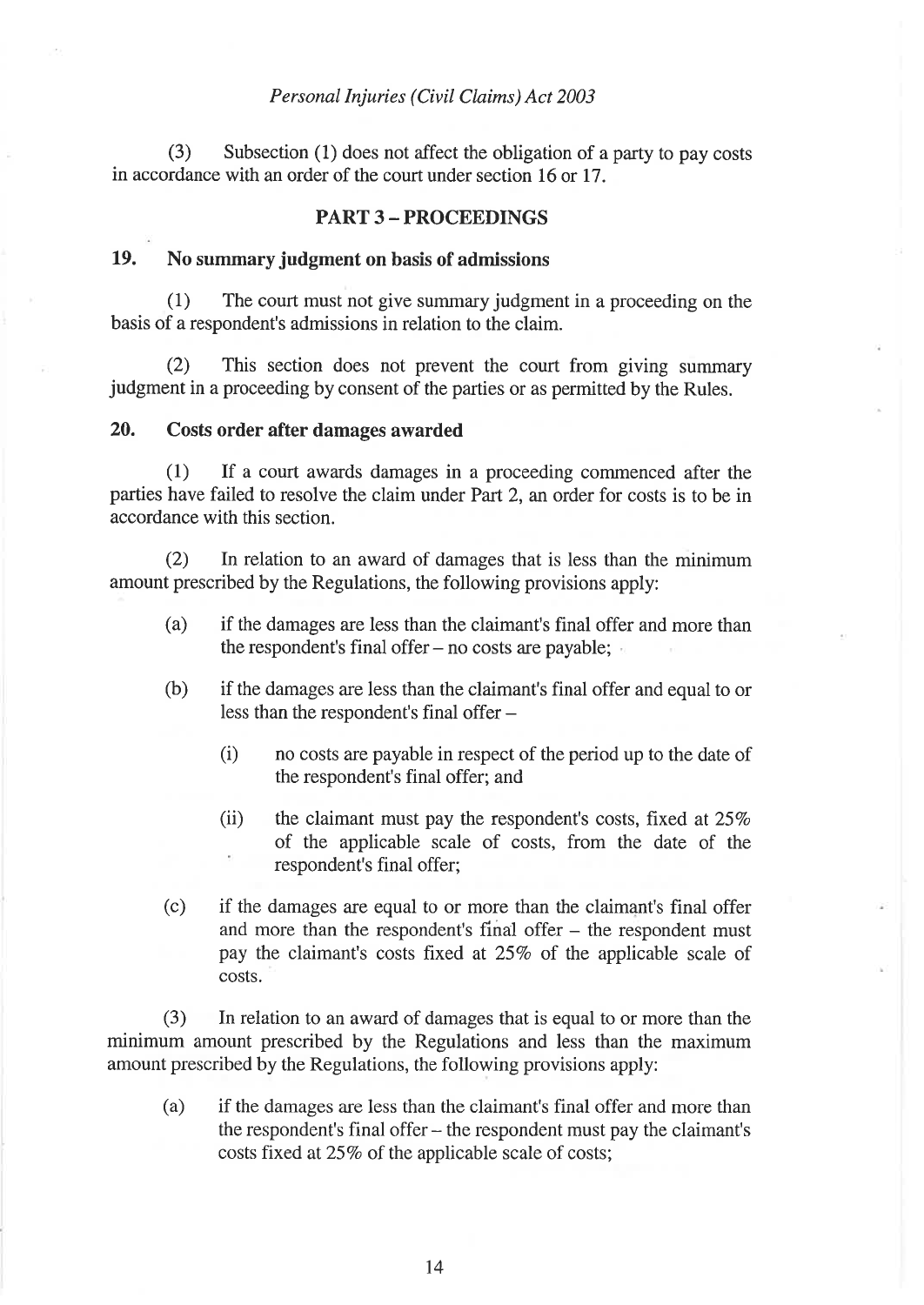- (b) if the damages are less than the claimant's final offer and equal to or less than the respondent's final offer -
	- $(i)$  no costs are payable in respect of the period up to the date of the respondent's final offer; and
	- (ii) the claimant must pay the respondent's costs, fixed at  $50\%$ the claimant must pay the respondent's costs, fixed at 50%<br>of the applicable scale of costs, from the date of the respondent's final offer;
- (c) if the damages are equal to or more than the claimant's final offer and more than the respondent's final offer  $-$  the respondent must pay the claimant's costs fixed at 50% of the applicable scale of costs.

(4) In relation to an award of damages that is equal to or more than the maximum amount prescribed by the Regulations, the following provisions apply:

- (a) if the damages are less than the claimant's final offer and more than the respondent's final offer – the respondent must pay the claimant's costs fixed at 50% of the applicable scale of costs;
- (b) if the damages are less than the claimant's final offer and equal to or less than the respondent's final offer -
	- $(i)$  no costs are payable in respect of the period up to the date of the respondent's final offer; and
	- (ii) the claimant must pay the respondent's costs, fixed at  $100\%$ of the applicable scale of costs, from the date of the respondent's final offer;
- (c) if the damages are equal to or more than the claimant's final offer and more than the respondent's final offer – the respondent must pay the claimant's costs fixed at 1007o of the applicable scale of . costs.

(5) If the court is satisfied that a party introduced unnecessarily repetitive evidence in the proceeding, no costs are payable in relation to that evidence.

(6) Unless an award of damages is affected by factors that were not reasonably foreseeable at the exchange of final offers, costs are not payable to a party in relation to investigations or the gathering of evidence by that party after the exchange of final offers.

(7) If an award of damages is affected by factors that were not reasonably foreseeable by a party at the time the party made the final offer, the court may, if satisfied it is just to do so, make an order for costs in accordance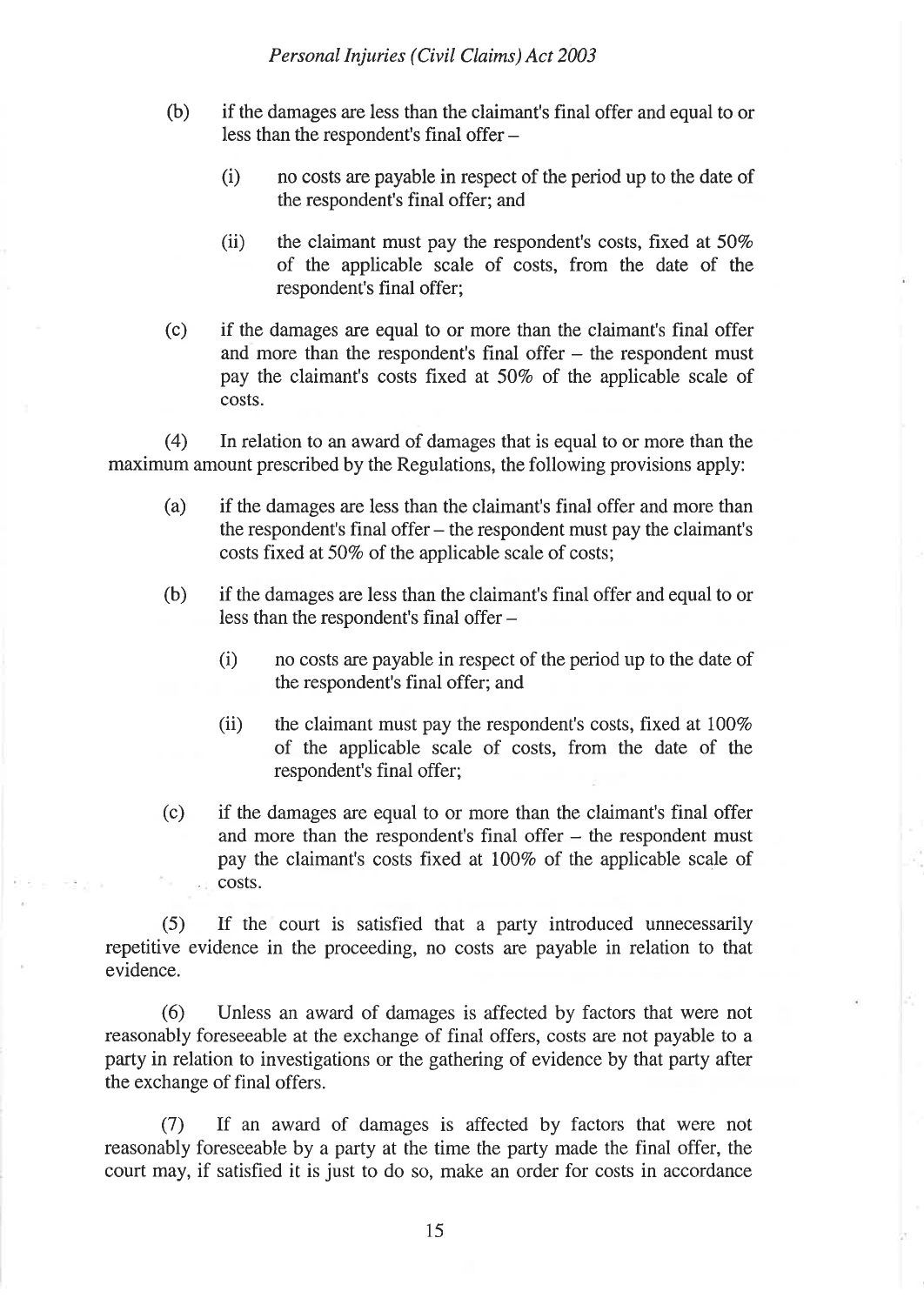with subsection  $(2)$ ,  $(3)$  or  $(4)$  as if a reference to a final offer is a reference to a later offer made in the light of the factors that became apparent after the parties completed the exchange of final offers.

(8) This section does not affect the obligation of a party to pay costs in accordance with an order of the court made as a consequence of a default by the party.

# PART 4 - MISCELLANEOUS

# 21. False or misleading information or documents

(1) A person must not make a statement to a party that the person knows is false or misleading in a material particular

Penalty: 100 penalty units or imprisonment for 12 months.

 $(2)$  A person must not give to a party a document that the person knows is false or misleading in a material particular.

Penalty: 100 penalty units or imprisonment for 12 months.

(3) Subsection (2) does not apply to a person who, when giving the document to the party  $-$ 

- (a) informs the party, to the best of the person's ability, how the document is false or misleading; and
- $(b)$  if the person is able to obtain the correct information gives that information to the party.

(4) Subsection (3) does not require the party to tell someone that <sup>a</sup> document is false or misleading, or to disclose information, if the probable effect would be to alert a person suspected of fraud to the suspicion.

(5) It is sufhcient for a complaint against a person for an offence against subsection (1) or (2) to state the information or document was to the person's knowledge false or misleading, but it is not necessary to specify whether it was false or whether it was misleading.

# 22. Regulations

The Administrator may make regulations, not inconsistent with this Act, prescribing matters -

(a) required or permitted by this Act to be prescribed; or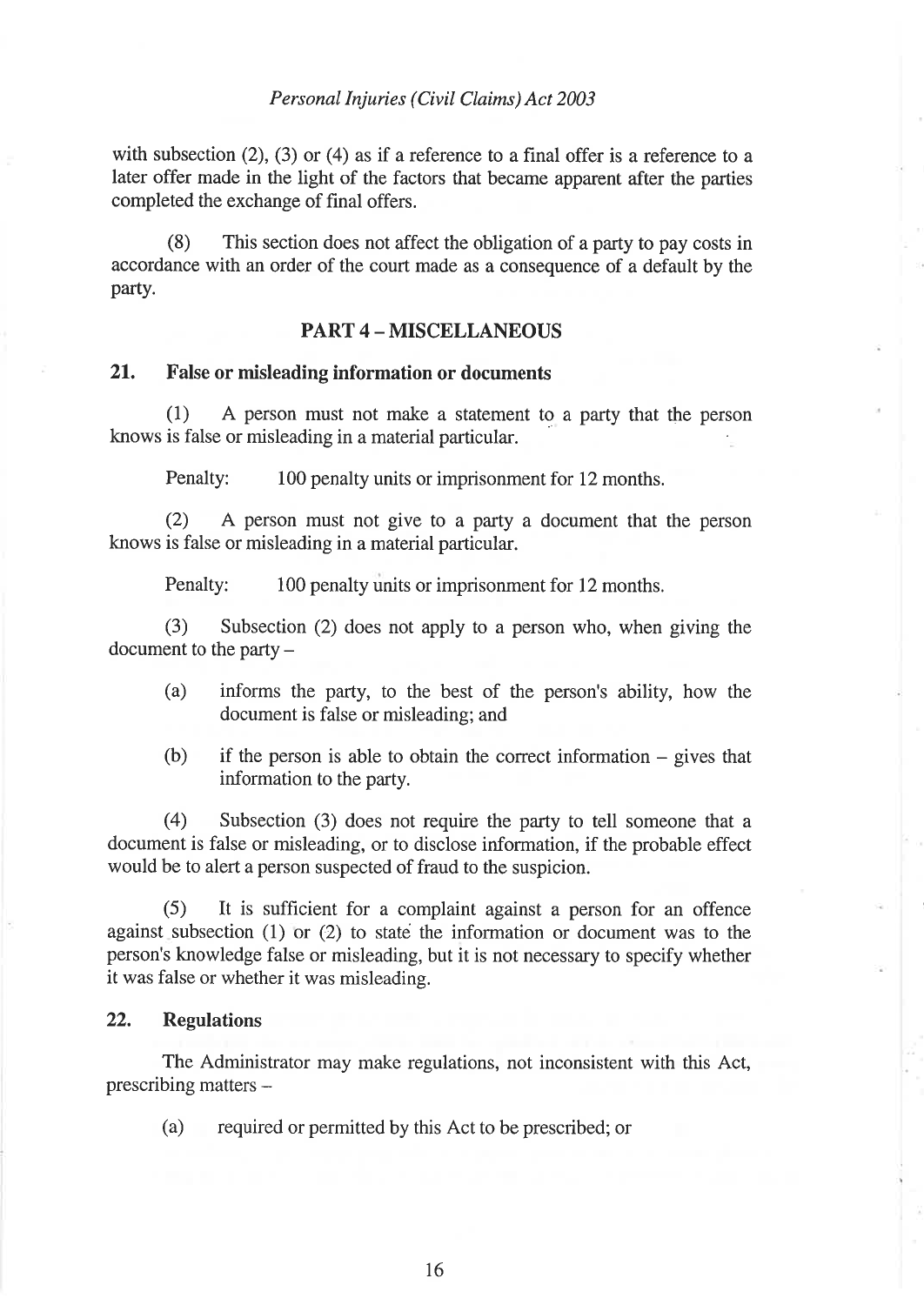(b) necessary or convenient to be prescribed for carrying out or giving effect to this Act.

 $\overline{1}$